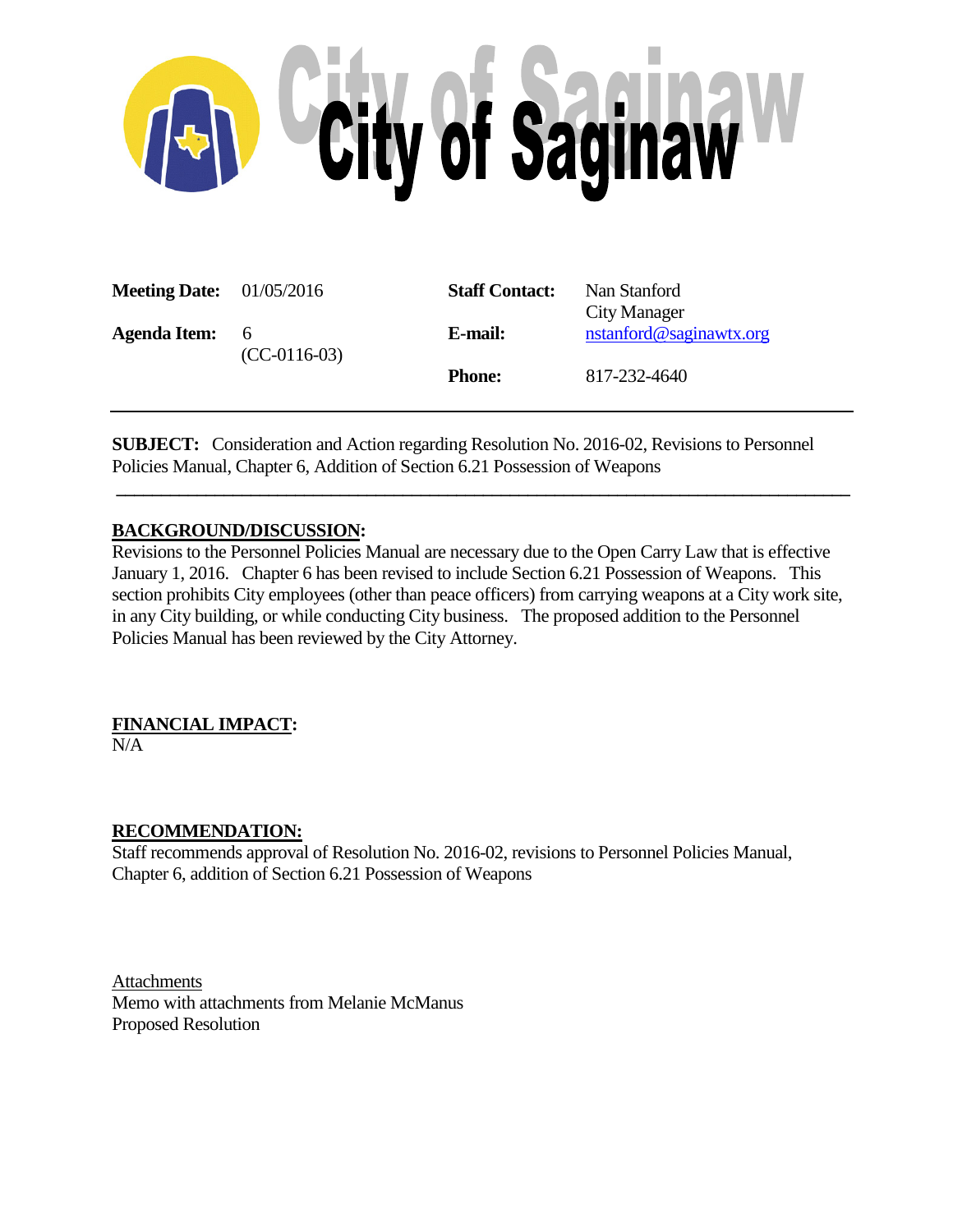

December 23, 2015

333 West McLeroy P.O. Box 79070 Saginaw, Texas 76179 817-232-4640 Fax 817-232-4644 www.ci.saginaw.tx.us

To: Nan Stanford, City Manager

From: Melanie McManus

Personnel Policies Manual update regarding Possession of Weapons Re:

Revisions have been made for the following chapters

Chapter 6, Section 6.21 Possession of Weapons

Attached is the updated personnel policy manual page with revision.

Please call me if you have any questions.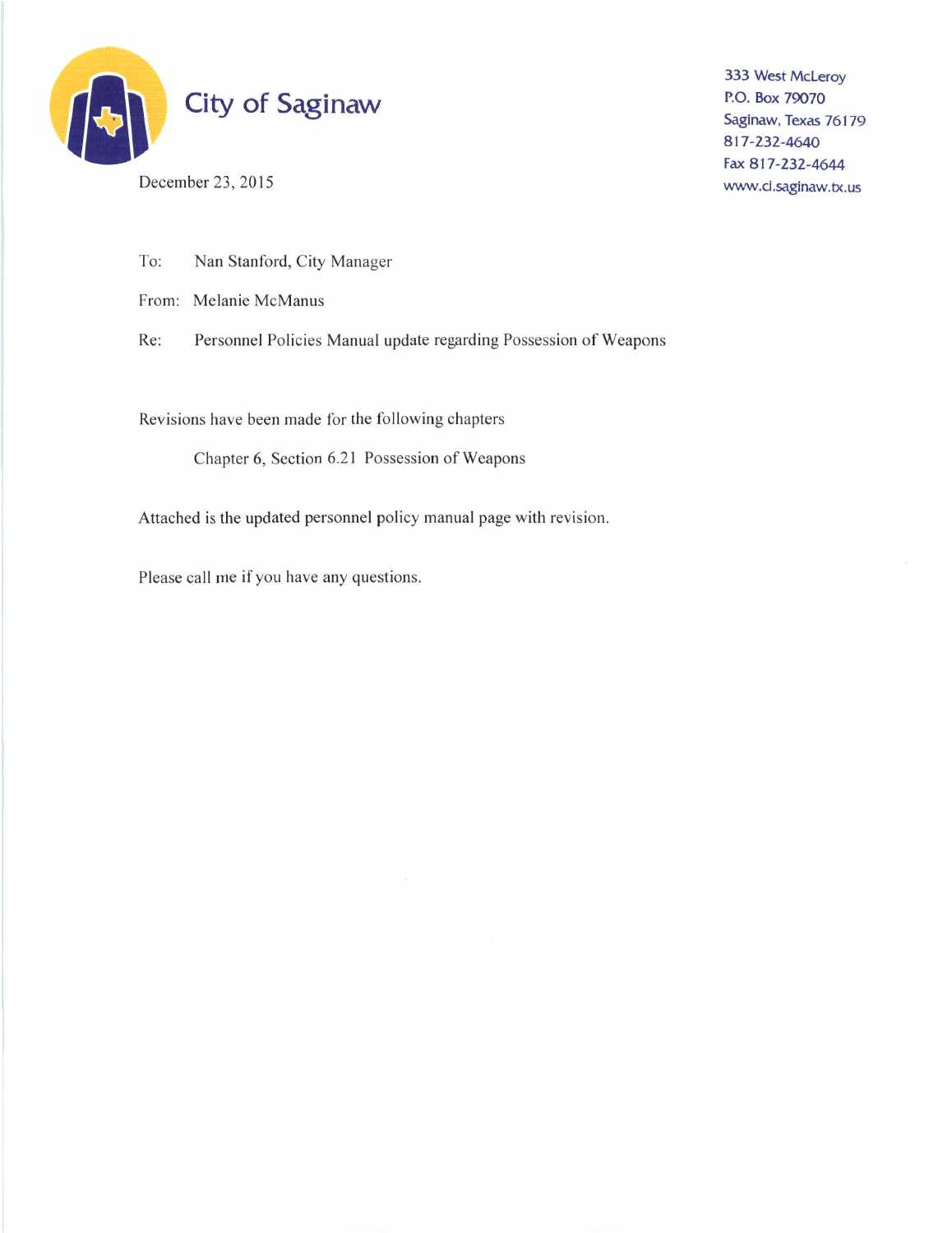#### $6.21$ Possession of Weapons.

- $(A)$ **Definitions.** In this section:
	- $(1)$ CITY WORK SITE includes:
		- $(a)$ City buildings and real property;
		- $(b)$ other assigned work locations; and
		- City owned or leased vehicles and equipment.  $(c)$
	- CITY BUILDING means a building or portion of a building  $(2)$ owned, leased, or otherwise controlled by the City.
- **Prohibition.** Unless specifically authorized by the City Manager, it is (B) the policy of the City that a City employee (other than a peace officer) shall not carry on or about his or her person, any instrument or weapon that is specifically designed, made, or adapted for the purpose of inflicting serious bodily injury or death, including, but not limited to, clubs, firearms, handguns, illegal knives, explosives, crossbows, bows and arrows, throwing stars, and knuckles, regardless of whether or not the person is licensed by the State of Texas to carry a concealed handgun:
	- at a City Work Site;  $(1)$
	- in any City Building; or  $(2)$
	- $(3)$ while conducting City business.

This section will not prohibit an employee licensed by the State of Texas to carry a concealed handgun from carrying a handgun in the employee's private vehicle while parked on a City Work Site, or while traveling in their personal vehicle.